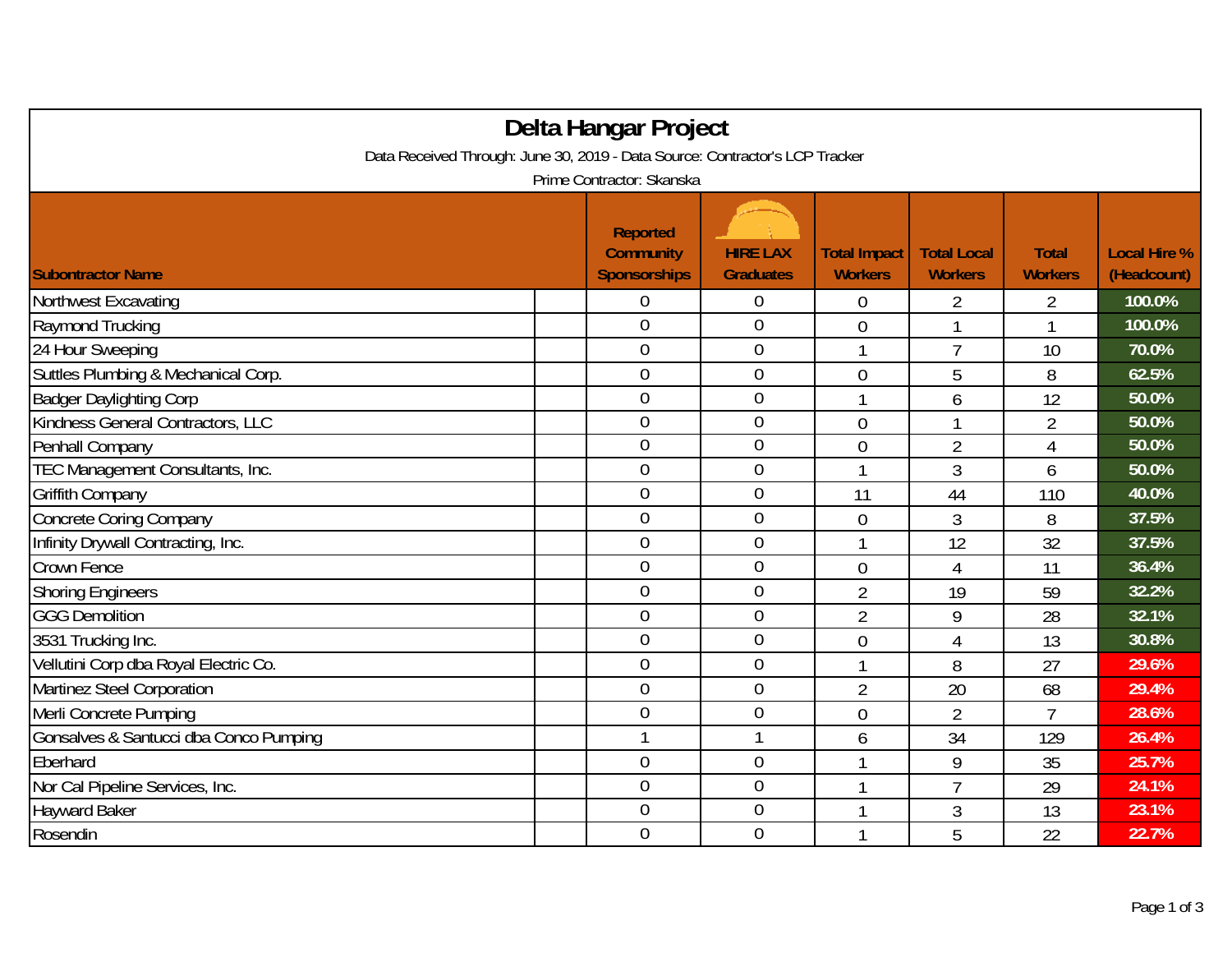| Delta Hangar Project<br>Data Received Through: June 30, 2019 - Data Source: Contractor's LCP Tracker<br>Prime Contractor: Skanska |                |                  |                |                         |                |       |  |  |
|-----------------------------------------------------------------------------------------------------------------------------------|----------------|------------------|----------------|-------------------------|----------------|-------|--|--|
|                                                                                                                                   |                |                  |                |                         |                |       |  |  |
| <b>Cosco Fire Protection</b>                                                                                                      | 0              | 0                | $\overline{0}$ | 2                       | 9              | 22.2% |  |  |
| Cupertino Electric                                                                                                                | $\overline{0}$ | 0                | 3              | 6                       | 27             | 22.2% |  |  |
| Savala Equipment Company, Inc.                                                                                                    | $\overline{0}$ | $\overline{0}$   | $\overline{0}$ | 1                       | 5              | 20.0% |  |  |
| SRD Engineering, Inc.                                                                                                             | 0              | $\boldsymbol{0}$ | $\overline{2}$ | 6                       | 33             | 18.2% |  |  |
| The Herrick Corporation                                                                                                           | $\overline{2}$ | $\mathbf 0$      | $\overline{2}$ | 8                       | 45             | 17.8% |  |  |
| Century Sweeping, Inc.                                                                                                            | $\overline{0}$ | $\overline{0}$   | $\overline{0}$ | 1                       | 6              | 16.7% |  |  |
| <b>Xcel Mechanical Systems</b>                                                                                                    | 0              | $\boldsymbol{0}$ | $\theta$       | 3                       | 20             | 15.0% |  |  |
| Mike Zarp, Inc.                                                                                                                   | 0              | 0                | $\overline{2}$ | $\overline{2}$          | 14             | 14.3% |  |  |
| R.J. Lalonde, Inc.                                                                                                                | $\overline{0}$ | $\mathbf 0$      |                | $\mathbf{\overline{1}}$ | $\overline{7}$ | 14.3% |  |  |
| Red Hawk Fence & Environmental Services                                                                                           | $\overline{0}$ | $\boldsymbol{0}$ | $\theta$       | 1                       | 8              | 12.5% |  |  |
| <b>Adkan Engineers</b>                                                                                                            | $\overline{0}$ | $\mathbf 0$      | $\overline{0}$ | $\overline{0}$          | $\overline{7}$ | 0.0%  |  |  |
| <b>Applied Engineering Concepts</b>                                                                                               | $\overline{0}$ | $\boldsymbol{0}$ | $\overline{0}$ | $\overline{0}$          | 4              | 0.0%  |  |  |
| <b>B &amp; I Equipment Rental LLC</b>                                                                                             | $\overline{0}$ | $\overline{0}$   | $\theta$       | $\theta$                | 5              | 0.0%  |  |  |
| <b>Bill Higgins</b>                                                                                                               | $\overline{0}$ | $\overline{0}$   | $\overline{0}$ | $\overline{0}$          | 3              | 0.0%  |  |  |
| Davidson Laddison Inc dba Addision Equipment Rental                                                                               | $\mathbf 0$    | $\boldsymbol{0}$ | $\overline{0}$ | $\overline{0}$          | $\overline{2}$ | 0.0%  |  |  |
| <b>ECCO Equipment Corporation</b>                                                                                                 | $\mathbf 0$    | $\mathbf 0$      | $\overline{0}$ | $\overline{0}$          | $\mathbf{1}$   | 0.0%  |  |  |
| <b>Excalibur Well Services Corp</b>                                                                                               | $\overline{0}$ | $\overline{0}$   | $\overline{0}$ | $\overline{0}$          | 23             | 0.0%  |  |  |
| F & B Equipment LLC                                                                                                               | $\overline{0}$ | $\overline{0}$   | $\overline{0}$ | $\overline{0}$          | $\mathbf{1}$   | 0.0%  |  |  |
| Fine Grade Equipment, Inc.                                                                                                        | $\overline{0}$ | $\overline{0}$   | $\overline{0}$ | $\overline{0}$          | $\mathbf{1}$   | 0.0%  |  |  |
| G.B.H. Enterprises Inc                                                                                                            | $\overline{0}$ | $\overline{0}$   | $\overline{0}$ | $\overline{0}$          | 1              | 0.0%  |  |  |
| Gonsalves & Santucci, Inc. dba Conco                                                                                              | $\overline{0}$ | $\boldsymbol{0}$ | $\overline{0}$ | $\mathbf 0$             |                | 0.0%  |  |  |
| Jagur Tractor                                                                                                                     | $\mathbf 0$    | $\mathbf 0$      | $\overline{0}$ | $\overline{0}$          | 1              | 0.0%  |  |  |
| LA Excavating, Inc dba Alward Equipment Rental                                                                                    | $\overline{0}$ | $\overline{0}$   | $\mathbf 0$    | $\overline{0}$          |                | 0.0%  |  |  |
| <b>MBI Excavation</b>                                                                                                             | $\overline{0}$ | $\mathbf 0$      | $\overline{0}$ | $\overline{0}$          | 6              | 0.0%  |  |  |